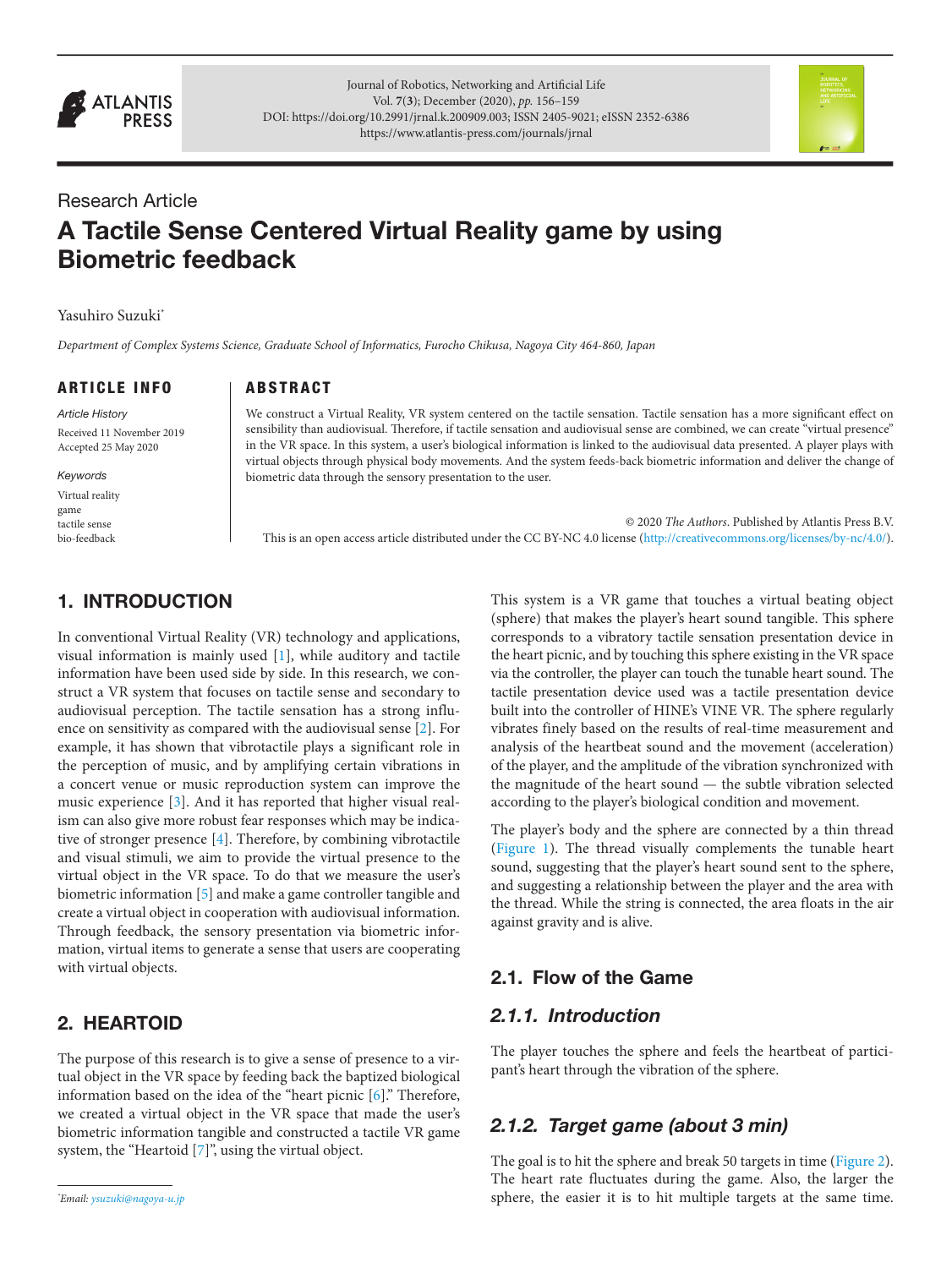

<span id="page-1-0"></span>Figure 1 | From the game screen. The user and the heart (sphere) are connected by wires. The user feels the heartbeat from the tactile feedback of heart sounds.



<span id="page-1-1"></span>**Figure 2** | Snapshot of the game. The black circle in the center is the sphere corresponding to the heart. The ring around it is the target. The user throws a sphere to break the target. Fifty targets generated.

Therefore, it is necessary to make physical movements and make utterances. Therefore, vocalization and respiratory heart rate fluctuate. The change of the mental and physical state is presented by tactile sensation and made tangible.

### *2.1.3. Ending*

The player cuts the thread connecting the sphere to himself. At the end of the game, the controller becomes scissors. Use the scissors to cut the thread. When the thread is reduced, the sphere drops according to gravity and stops vibrating. The ball can be grabbed and thrown but does not respond in response to the user's heart rate. Also, throwing a sphere will not return to the player's hand [\(Figure 3\)](#page-1-2).

# 3. SYSTEM COMPONENTS

We used the *HTC Vive* for the VR head-mounted display, controller, and tracking system. For the tactile presentation, we used the tactile presentation device built into the controller unit attached to Vive.

The player's heart sound was acquired by using a stethoscope with built-in microphone (Yagami Co., Ltd., Nagoya, Japan, heart sound



Figure 3 | Ending of the game. When the target application game ends, the controller becomes scissors. The user cuts the sphere connected to himself with the scissors using the scissors. When the thread reduced, the sphere falls by gravity. The sphere does not beat and does not return to me when thrown.

<span id="page-1-2"></span>microphone attached to the experimental heart sound meter HBS-NA) and connected to a PC with a stereo mini-plug. A 500 Hz low-pass filter was used to reduce microphone noise and improve heart sound detection performance.

### 3.1. Realtime Bio-feedback

#### *3.1.1. Analyzing body movements*

To implement the whole system, we used the Unity, which is a platform to create video game by Unity Technology Inc.

In Unity, the velocity and angular velocity of the controller are saved as a three-dimensional vector and dynamically updated within a fixed frame of physics calculation every 0.01 s. Hence, to obtain the acceleration, the difference between the velocity and angular velocity vector in the previous frame and the current velocity and angular velocity vector is taken and divided by the time (0.01) between the frames to obtain the acceleration and angular acceleration vector.

By taking the magnitude of these acceleration and angular acceleration vectors, a three-dimensional vector is collected into a scalar. After that, one scaled data is obtained by multiplying the volume of acceleration and the magnitude of the angular acceleration of the same frame by applying appropriate correction terms. The general expression of the *n*th frame  $(1)$ , where  $V_n$  denotes Controller's velocity vector at the *n*th frame, ang*V*<sub>n</sub>: Controller's angular velocity vector at ∆*t* denotes time between frames *k* and *l*, that are arbitrary 32-bit floating-point number, while  $V_0 = (0, 0.0)$ .

$$
A_n = k \left\| \frac{V_n - V_{n-1}}{\Delta t} \right\| + l \left\| \frac{\text{ang } V_n - \text{ang } V_{n-1}}{\Delta t} \right\| \tag{1}
$$

The system obtains time-series data of acceleration, by adding this data to the end of the array over 20–30 physics calculation frames until the tactile analysis is completed. Since the input array (onedimensional time series data) is cleared once for each analysis, the acceleration data at the previous examination does not affect the current analysis result.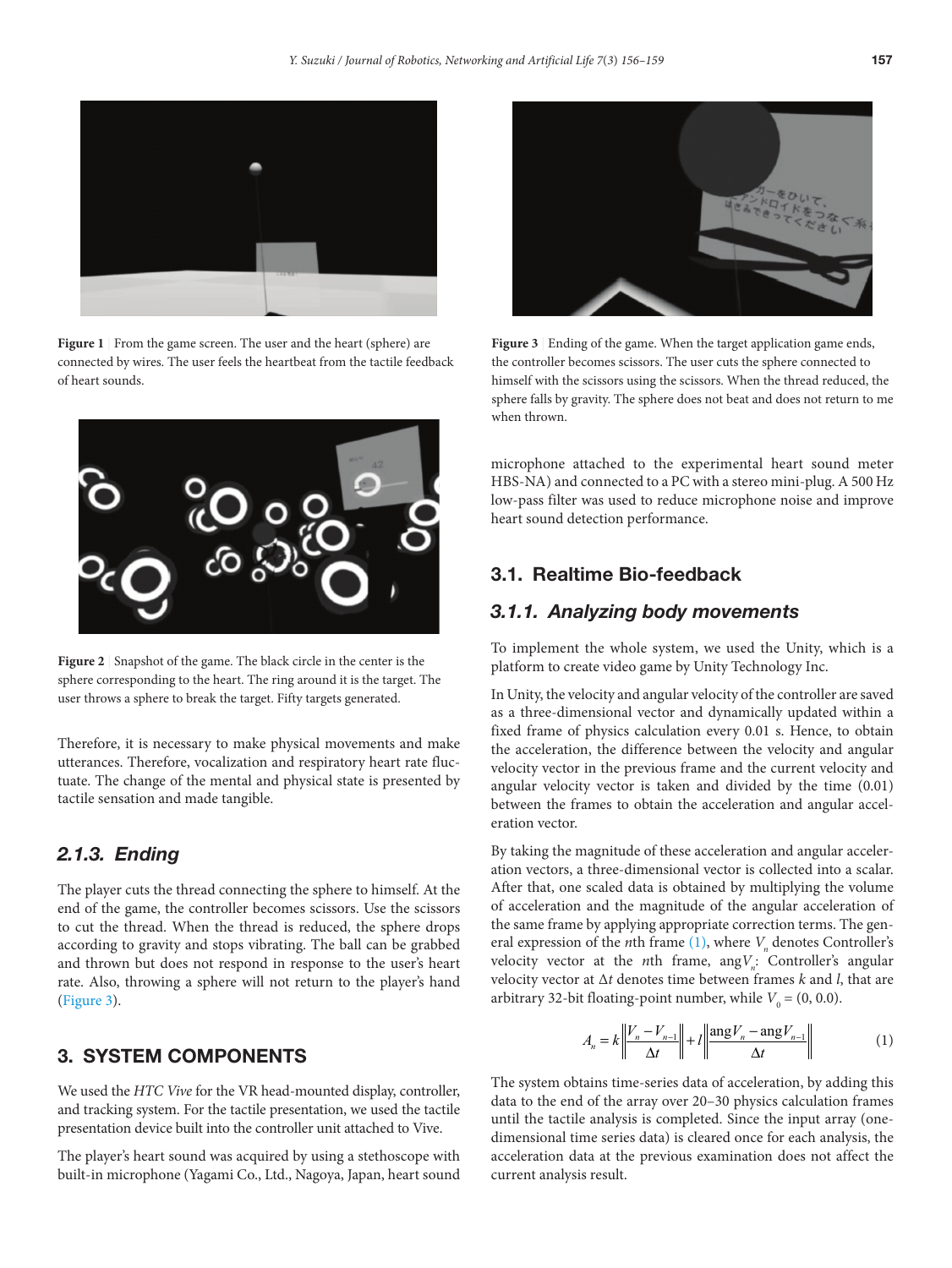### <span id="page-2-0"></span>*3.1.2. Analyzing biometric data*

A developed application server for biometric information analysis is set up, and POST, which is a request method supported by Hyper Text Transfer Protocol (HTTP); HTTP loads hypertext link in the World Wide Web (WWW). POST delivers binary time series data; The server analyzes biometric information based on the request and returns the result to the client-side as an HTTP response.

HTTP communication of this system is implemented by WWW class which is Unity HTTP communication wrapper class. Since HTTP communication by WWW class is executed by the coroutine function, which is an asynchronous process in Unity, the game simulation execution loop does not stop during biometric information analysis.

However, there is a risk that the execution frame rate will be reduced due to the overhead of converting a vast numerical array into a byte string for a request. For this, the transformation was divided into several frames and divided. To confirm its effectiveness, we requested data to a local application server and measured the average time taken for a response to be about 0.3 s. Therefore, it is possible to analyze the tactile sensation biometric information about every 0.3 s while the game is running.

Note that this Web application analysis method enables the development of applications with real-time biometric information analysis functions in various development environments, as long as it is an environment that supports HTTP communication.

In other words, not only Unity, but also Unreal Engine, which has a proven track record for higher-end applications, and Cocos-2*dx*, which has a proven track record in 2D games, HTTP communication is supported as standard, so this real-time tactile analysis is possible. There is high versatility.

Also, when building an application development environment such as a game engine for in-house use, this real-time tactile analysis can be easily performed by supporting HTTP communication and creating a wrapper.

### *3.1.3. Tactileization*

This system uses vibrotactiles to perform tactileization. For tactileization of biometric information, it is necessary to select the vibrotactile sensation that is output according to the analysis result of biometric data. In this system, the biological information was classified, and the vibrotactile sense assigned to each cluster in advance was presented.

For the selected vibrotactile, the output voice block was analyzed for each execution frame, the value of vibration intensity was determined for each block, and it was output to the vibration of a device such as a controller. The reason why one value is obtained at the time of vibration output is that the vibration Application Programming Interface (API) in devices such as game controllers can often output only one value of vibration strength (driving motor driving force).

# 4. CONCLUSION

In this research, we demonstrated the possibility of developing a haptic content game that affects sensibility by measuring and analyzing biological information and presenting haptics in realtime (making haptic). A user evaluation test will be performed in the future. Still, a user who tried for the preliminary survey said, "The sphere (corresponding to the heart) is alive because the changes due to physical movement are fed back by tactile feedback. Some comments have been foreseen that it affects sensibility, such as "I get a feeling." And "I hesitate to cut the wire at the end."

As future tasks, in addition to user evaluation, improvement of the execution speed of biological information analysis in this system will be significant for broader application. At present, it is not possible to support game designs that require review at every game frame (less than 0.0032 s for 30 FPS). Therefore, by speeding up the processing, it is desired to improve the method so that the technique can be applied to a game application requiring highspeed processing such as a shooting game.

### CONFLICTS OF INTEREST

The author declares no conflicts of interest.

### ACKNOWLEDGMENT

The author would like to thank Mr. Yoshihito Ushida, for his sophisticated skills and outstanding efforts. This research was supported by the Grant-in-aid for Scientific Research No. 15K00268 and 15K2105.

#### **REFERENCES**

- [\[1\]](#page-0-0) [J. Radianti, T.A. Majchrzak, J. Fromm, I. Wohlgenannt, A system](https://doi.org/10.1016/j.compedu.2019.103778)[atic review of immersive virtual reality applications for higher](https://doi.org/10.1016/j.compedu.2019.103778) [education: design elements, lessons learned, and research agenda,](https://doi.org/10.1016/j.compedu.2019.103778) [Comput. Educ. 147 \(2020\) 103778.](https://doi.org/10.1016/j.compedu.2019.103778)
- [\[2\]](#page-0-1) [C. Basdogan, F. Giraud, V. Levesque, S. Choi, A review of sur](https://doi.org/10.1109/toh.2020.2990712)[face haptics: enabling tactile effects on touch surfaces, IEEE](https://doi.org/10.1109/toh.2020.2990712) [Transactions on Haptics, IEEE, 13 \(2020\), 450–470.](https://doi.org/10.1109/toh.2020.2990712)
- [\[3\]](#page-0-2) [S. Merchel, M.E. Altinsoy, Auditory-tactile experience of](https://doi.org/10.1007/978-3-319-58316-7_7) [music, in: S. Papetti, C. Saitis \(Eds.\), Musical haptics. Springer](https://doi.org/10.1007/978-3-319-58316-7_7) [series on touch and haptic systems, Springer, Cham, 2018,](https://doi.org/10.1007/978-3-319-58316-7_7) [pp. 123–148.](https://doi.org/10.1007/978-3-319-58316-7_7)
- <span id="page-2-1"></span>[\[4\]](#page-0-3) [J. Hvass, O. Larsen, K. Vendelbo, N. Nilsson, R. Nordahl, S. Serafin,](https://doi.org/10.1109/3DTV.2017.8280421) [Visual realism and presence in a virtual reality game, 2017](https://doi.org/10.1109/3DTV.2017.8280421) [3DTV Conference: The True Vision - Capture, Transmission](https://doi.org/10.1109/3DTV.2017.8280421) [and Display of 3D Video \(3DTV-CON\), IEEE, Copenhagen,](https://doi.org/10.1109/3DTV.2017.8280421) [Denmark, 2017, pp. 1–4.](https://doi.org/10.1109/3DTV.2017.8280421)
- [\[5\]](#page-0-4) [M. Inazawa, X. Hu, Y. Ban, Biofeedback interactive VR system](https://doi.org/10.1145/3355049.3360523) [using biological information measurement HMD, SIGGRAPH](https://doi.org/10.1145/3355049.3360523) [Asia 2019 Emerging Technologies \(SA '19\), Association for](https://doi.org/10.1145/3355049.3360523) [Computing Machinery, New York, NY, USA, 2019, pp. 5–6.](https://doi.org/10.1145/3355049.3360523)
- [\[6\]](#page-0-5) [J. Watanabe, Y. Kawaguchi, A. Sakakura, H. Ando, Heart picnic:](https://doi.org/10.18974/tvrsj.16.3_303) [workshop on touching the beat, Trans. Virtual Reality Soc. Japan](https://doi.org/10.18974/tvrsj.16.3_303)  [16 \(2011\), 303–306.](https://doi.org/10.18974/tvrsj.16.3_303)
- [\[7\]](#page-0-6) Y. Ushida, Y. Suzuki, Heartoid, touch and feel the heart and throw it, Tactile Virtual Reality Game, IPSJ, Interaction 3B55 (2018), 1086–1088.